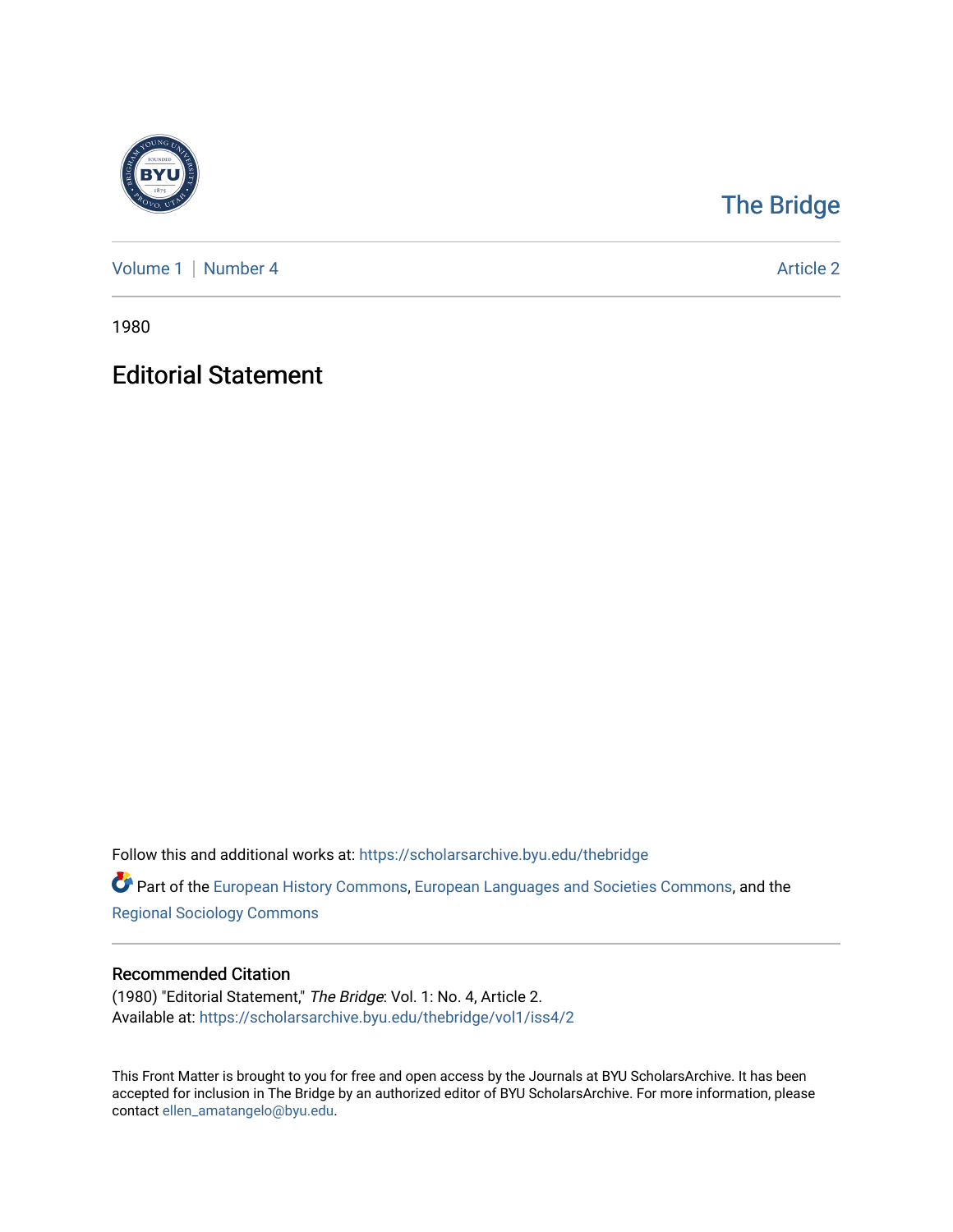## **Editorial Statement**

With this, the fourth issue of **The Bridge,** we present seven articles dealing with topics we feel will interest our readers and deserve a place in the record.

Olga Opfell in writing about her father, Georg Strandvold, provides an intimate insight into the character of a Danish American stalwart. And we note with more than little satisfaction that Georg Strandvold foresaw the need for the Danish American Heritage Society.

We introduce you to a little intrigue and mystery with Otto Sorensen providing the details of an unsolved murder several hundred years ago in Denmark, which has fascinated American authors in more recent times. Edward and Gerda Sundberg continue with their **Ribbons of Memories** by introducing us to **The Remigrants**, - those who emigrated from Scandinavia to this continent and later decided to return.

Grand View College's attempt to maintain Danish culture and ideals in a new country often got bogged down to where the trees obscured the forest, as Thorvald Hansen described a turbulent period in the school's history. The universality of Storm Petersen's humor is brought to our attention by Allen E.  $Hye$ ,  $-$  and also his similarity to some American humorists. Nancy Bartlett tells us about the short-lived **Dansk Folkeblad,**  which its editor tried valiantly, but unsuccessfully, to maintain among the Danish settlers in Michigan toward the end of the last century.

We conclude with additional translations by Jorgen Dahlie of the Feilberg letters. These have been chosen by Dahlie to give some additional background to the Feilberg's early years in Canada as well as to give some sense of how the younger members of the family reacted to their new homeland.

**Editorial Policy:** We are still in need of material so that planning for succeeding issues can be more orderly and relaxed. In a future issue we intend to outline, in enough detail to be helpful to contributors, our views as to the kind of material that will be in harmony with DAHS goals and

 $-i-$